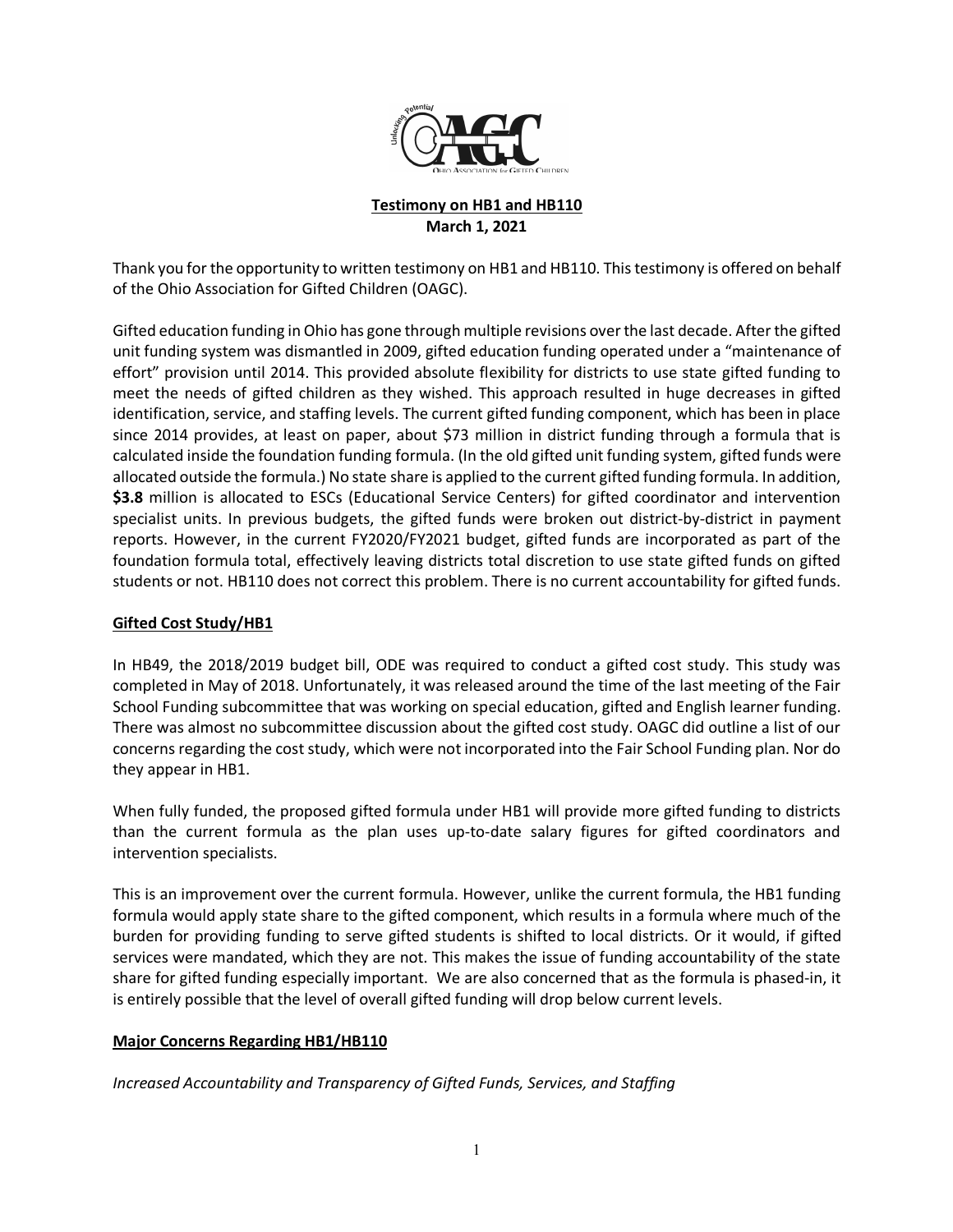As critical as funding is, accountability for the use of gifted funds is equally as important. Despite the fact that ORC 3317.40 states that districts are intended to use student sub-group funding for that specific subgroup, **286** districts are spending below their allocated gifted funding formula amount. **Seventy-nine** districts report serving no gifted students or too few to report. Licensed gifted staff employed by districts and ESCs has declined **27%** since 2009. Only **58%** of Ohio's gifted students are reported as being served.

HB1 recommends a study committee composed largely of treasurers and EMIS coordinators to develop gifted funding transparency recommendations. OAGC supports this study committee *but only if there is more gifted representation*. However, we also strongly believe there is no reason to wait to require districts to spend state gifted funds on gifted students. There are five accounting codes that adequately cover the gifted funding formula elements. ODE has required districts to submit gifted funding expenditure data for several years now. While OAGC would prefer that districts be required to serve gifted students, we believe, at a minimum, it is reasonable to request that state gifted funds be spent on gifted students without further study. While HB1 does include language that would require this, it could be more specific. **OAGC requests the following provisions be enacted to improve this situation in either HB1 or HB110:** 

- *1. Increase the level of accountability for gifted funding by strengthening the language that requires all districts to spend state gifted funding on the elements included in the gifted cost study formula.*
- *2. Require ODE to collect and post data on gifted services offered by each district by grade band as well as the number of licensed gifted personnel employed or contracted by the district. This data is already collected by ODE and would allow parents to determine the types and levels of services provided to gifted students.*
- *3. Report the amount of state gifted funds provided to each district in the gifted expenditure report already produced by the ODE.*

# *Unreasonable Gifted Student to Gifted Intervention Specialist Student Ratio*

The other major concern OAGC has regarding the Fair School Funding gifted formula is the ratio between gifted students to gifted intervention specialists in grades K-6 which is 140:1. This ratio stretches gifted intervention specialists to a level that will degrade services to gifted students. While there are many ways to serve gifted students, some of which are lower cost, this ratio goes well above the recommended level in the gifted operating standards at 80:1 for students in self-contained or cluster-group settings. *The 140:1 Gifted Student/Gifted Intervention Specialist ratio needs to be reviewed and reduced to a more reasonable level. OAGC recommends the ratio of 100:1. The approximate cost of this change would be \$14.7 million when the formula is fully funded. A ratio of 120:1 would cost \$6.1 million.*

### *Assuming that Gifted Professional Development for General Education Teachers is Temporary*

HB1 calculates a level of funding for professional development for classroom teachers based on the gifted cost study. The study inexplicably assumed that the funding could be eliminated in four years. (The gifted cost study actually indicated that the funding could be eliminated in two years when the operating standards required classroom teachers reported as serving gifted students to have 60 hours of gifted professional development over two year in operating. After the cost study was released, the operating standards were changed to spread these hours over four years. Thisis reflected in HB1.) This is not realistic nor is this best practice. Classroom teachers serving gifted students will need to have sustained levels of professional development beyond the minimal levels for four years. Additionally, there will always be